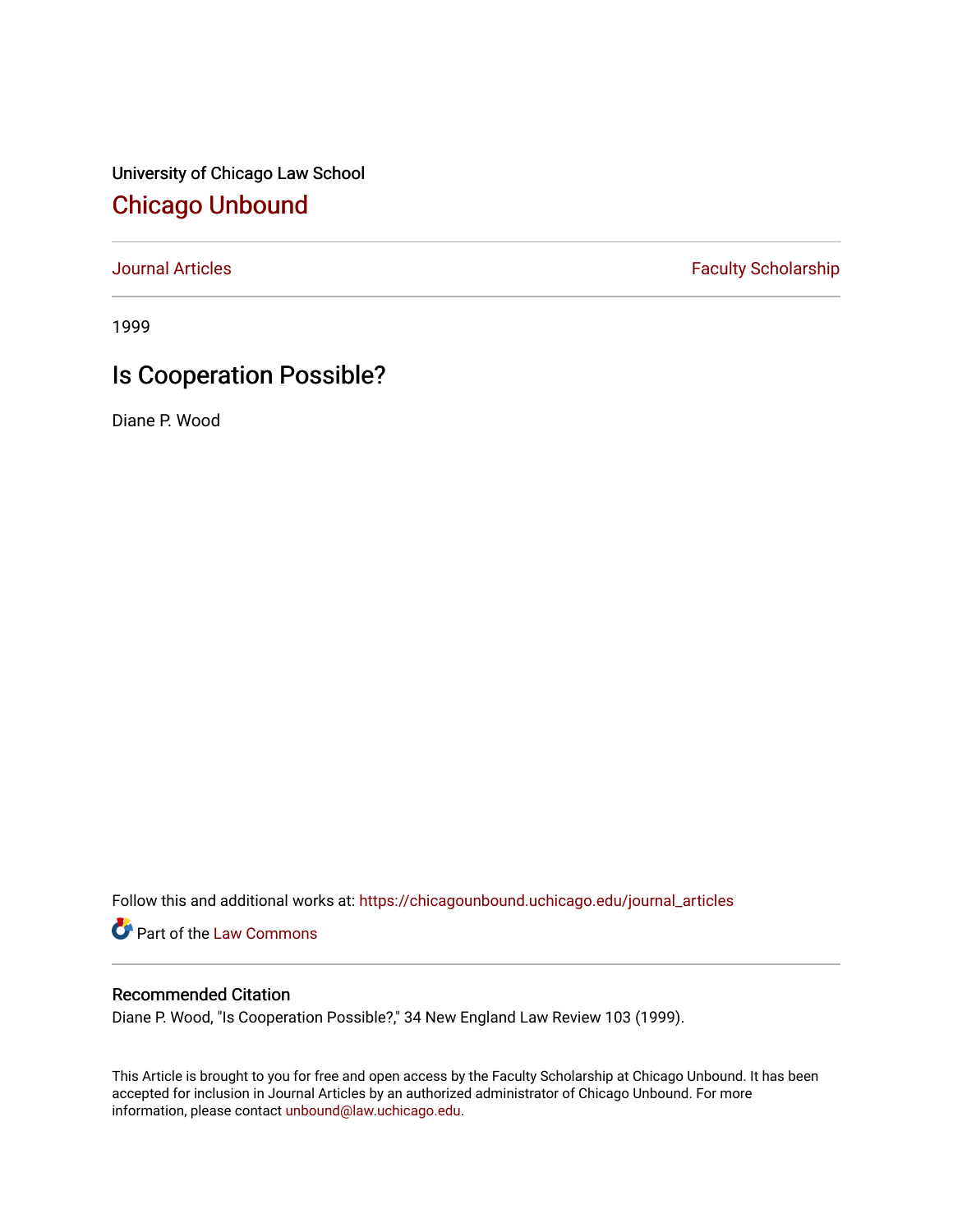## **LUNCHEON SPEECH**

# **Is Cooperation Possible?**

## Honorable Diane P. Wood\*

It is a great privilege to be here this afternoon, in such distinguished company, back in the somewhat rarified world of international antitrust law and policy. It is a far cry from much of the nitty gritty work that comes before the federal courts of appeals, where we are so often called upon to decide how many kilos of cocaine should be attributed to a particular dealer for sentencing purposes, or whether an employer's decision to fire someone was just a pretext for discrimination on the basis of age, race, sex, disability, or another forbidden trait, or whether an administrative law judge's decision in a labor case, a black lung case, or a social security case, was supported **by** substantial evidence. No, here, we are dealing with the future of the world economy itself. It is an appropriately grand topic for a conference being held a mere eight and a half months from the dreaded and much-anticipated Y2K.

As I see it, the debate over "competing competition laws" is just one part of a far broader inquiry that people in country after country, region after region, have struggled with since the idea of democracy itself took hold. How much, in the name of political accountability and local differences in resources of all kinds should be left to local political units: towns, villages, provinces, states, or countries? On the other side, in the name of efficiency, global prosperity, and — shall we put it delicately, reining in the impulse to shift problems onto someone else's back  $-$  how much should be given to a higher authority that is well positioned to take the greater good into account? If we thought that the regulation of the competitive process was something like education policy, a subject that each state or locality was entitled to address as it saw fit, I doubt we would be terribly worried about the different visions of what is and is not anticompetitive as discussed by our morning speakers. There would be a shrug of the shoulders from most people, and the few who thought that the British system, or the German system, or the American system had distinct advantages would find a way of voting with their feet and choosing the

103

Circuit Judge, United States Court of Appeals for the Seventh Circuit; Senior Lecturer in Law, The University of Chicago Law School.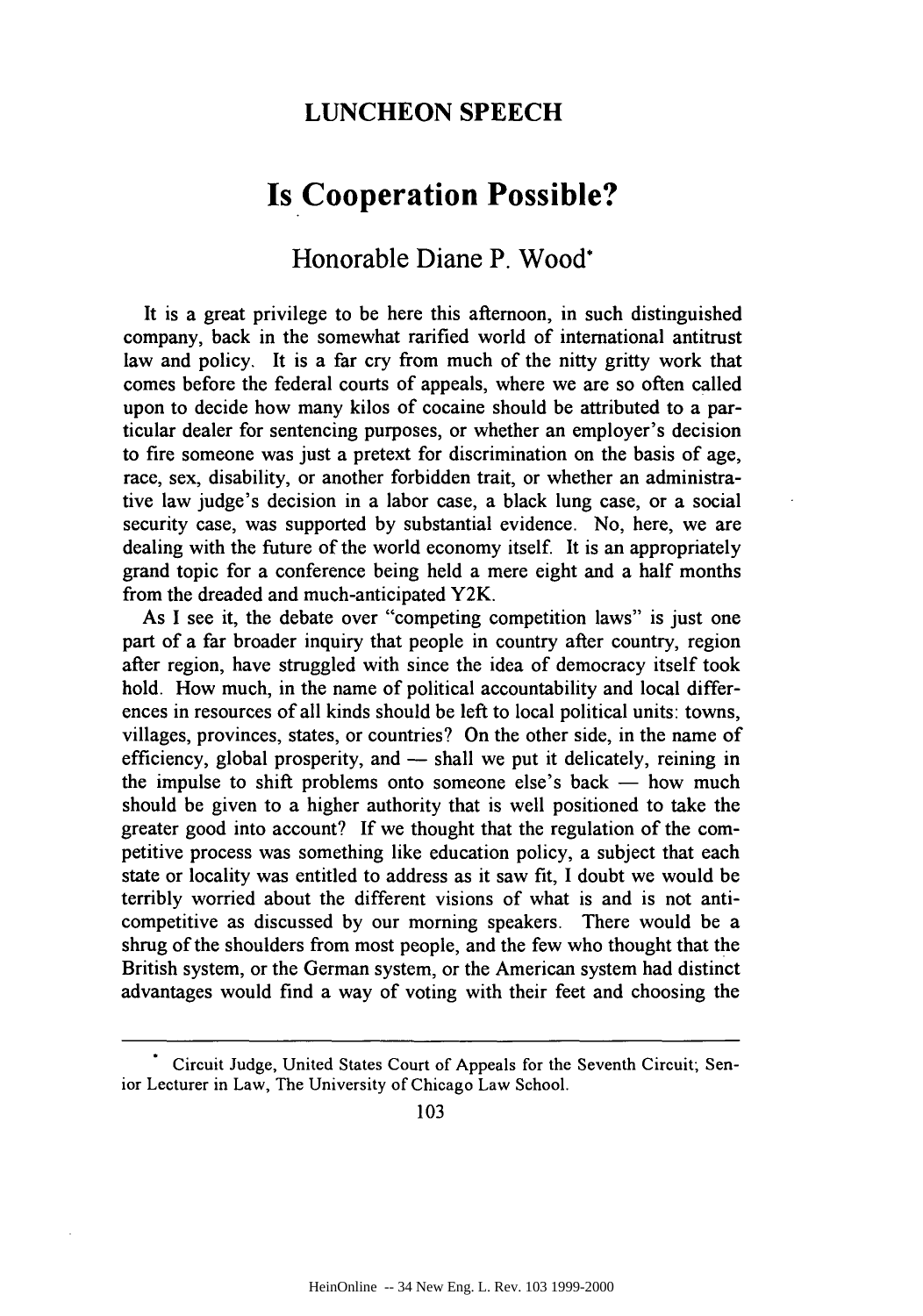approach they preferred.

But obviously, competition policy differs in many ways from education policy, and the sheer number alone of conferences and articles that have discussed the real world problems that result from divergent views suggest that there is a serious concern here. That problem, in a world that will sound familiar to *aficionados* of the law and economics of school of thought, is spillovers. I would add that there is also a free rider problem, though one that has been buried in the rhetoric of opposition to so- called extraterritorial application of antitrust laws. Whether we are talking about negative externalities (which is what I mean when I speak of spillovers) or positive externalities (which is what I mean when I say there is a free rider problem), the fact is that one country's competition policy often affects that of its neighbors in ways that are infinitely more immediate than the effects caused by other important internal policies. So we have no choice in the matter. We do care, because we must care, about the divergences that exist around the world in competition policy at least insofar as they threaten the regime we want for our own country or region.

Just because we recognize there is a problem does not mean that we need to do anything about it. Some problems are not urgent enough to percolate up to the top of the list. My favorite candidate for that kind of problem is the abysmal heating and cooling system in the federal courthouse in Chicago: sometimes my chambers are a brisk 58° F (14 or so if you prefer Celsius readings), and sometimes they are a toasty 86° F (30 Celsius). No amount of complaining has ever convinced the General Services Administration that this is a problem worthy of solving, and I doubt it ever will. We just use space heaters, fans, and abandoning ship as needed. For a long time, the differences around the world in competition law, including its virtual absence in most places, seemed to fit that pattern. We knew the differences were there, we knew they were genuine, but they erupted infrequently enough that their brief appearances on diplomatic agendas never amounted to much. Some problems, while plainly important enough to require attention, turn out to be so costly to solve that the proverbial ostrich approach wins out, or more optimistically, the international community inches along toward an acceptable long-term solution. Environmental issues like global warming, orbital debris, and nuclear waste disposal have at times evoked both kinds of responses.

The cost of adapting antitrust to a global setting should not, however, be prohibitive. The adaptation process is well underway, and a number of clearly defined options are already on the table. One of them will be the topic of this afternoon's discussions: the development, adoption, and implementation of a "global standard." I will save most of my comments on that for the end of the day. Another opinion is enhanced regionalism. The European Union has continued to grow, and we know that the line (or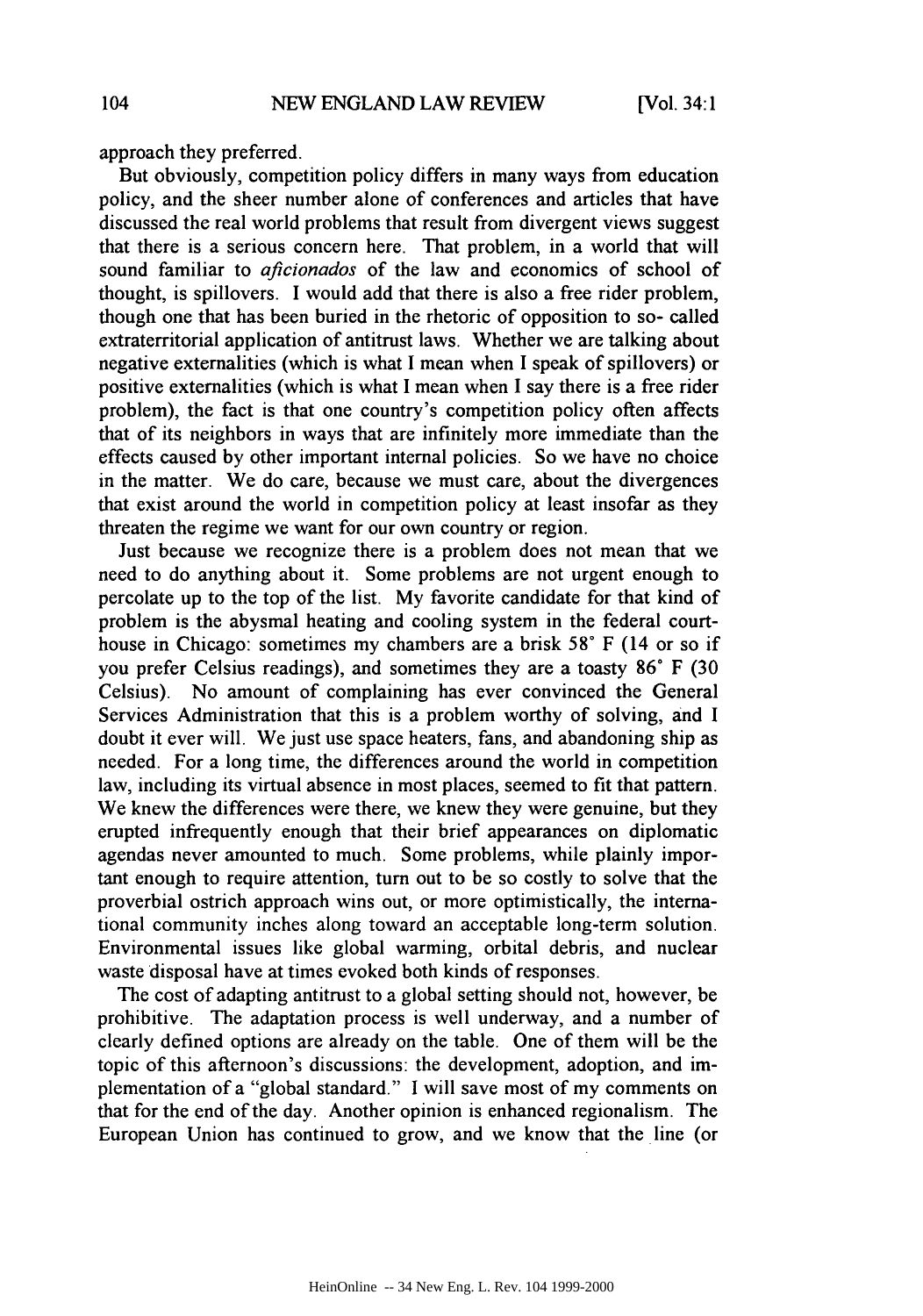queue as our British friends like to say, using the French word for "tail") of countries hoping to become full-fledged members of the European Union is a long one. Not the least of the consequences of the EU's growth already from six to fifteen countries, and maybe fifteen to twenty-five some day, has been the spread of a unified competition law regime over virtually all of Western Europe. Regional pacts in Latin America, "Down Under" between Australia and New Zealand, and even the North American Free Trade Area, have also fostered the development of harmonious competition law regimes among the participating countries. But I would like to focus my remaining comments on the third option: cooperation. Just as regionalism is already within us, so is cooperation. In that sense, it is a little odd to ask if cooperation is possible. It is like asking you if it is possible for you to eat your lunch. Most of you, I suspect, would answer that question with a bewildered "but I just did." Is it *possible* for the United States and Europe to cooperate on an investigation of Microsoft? they did it in 1994. Is it *possible* for the United States and Canada to cooperate on a fax paper investigation, and many others? They do it regularly.

So let me rephrase the topic a bit and suggest a number of questions about cooperation that deserve attention. First, there is some minimal  $degree - some floor - of substitute similarity that must exist before$ cooperation is a serious option? Second, what are the transaction costs of cooperation, and how seriously do they diminish the effectiveness as a way of solving those externality problems that I mentioned earlier? Third, why have we not seen more in the way of cooperation like that between the United States and Canada in criminal and antitrust cases? Fourth, are there ways of improving the legal framework within which cooperation takes place that would allow better enforcement of competition rules, reduction in negative externalities, and at the same time avoid the rather considerable risks posed by global standard-setting in this area. I will look for a minute or two at each of these.

#### I. THE SAME WAVE LENGTH

The word "cooperate" itself may require some definition before we get much further. For the sake of simplicity, I will assume here that we have only two countries that wish to cooperate in an antitrust enforcement action, even though plainly there may be cases with three, four, or even more players. Game theorists are far more qualified than I to tell you about the complications that arise when it becomes a multiple-player game, but I believe they would agree that the two-player model is enough to make the kinds of basic points I wish to discuss here.

Sometimes the word "cooperation" refers to consensual joint efforts to accomplish a single job. On the other hand, it can, with a very different flavor, mean, "do what I want you to do, not what you are trying to do," as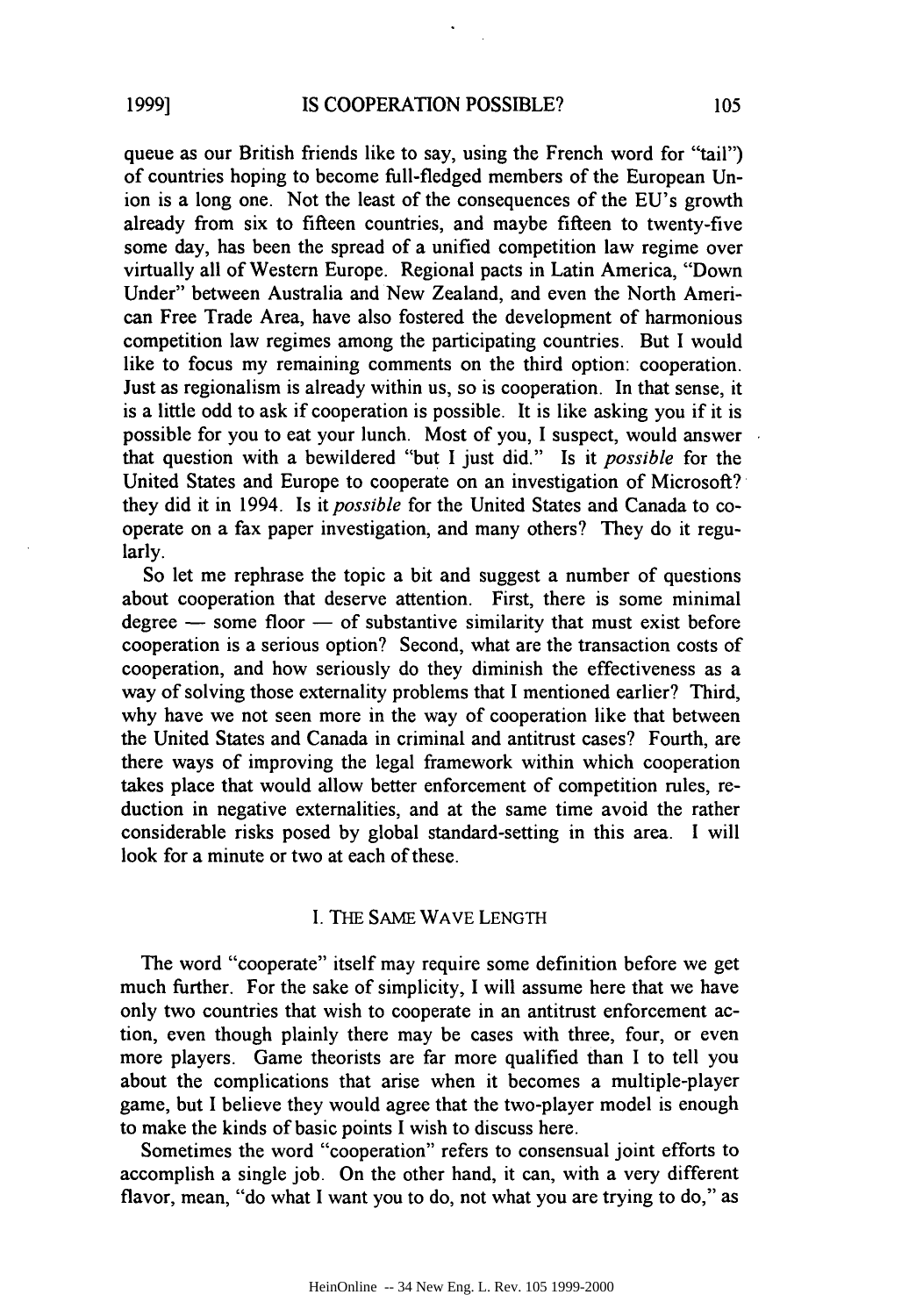when a police officer is urging a suspect to "cooperate" rather than to resist an arrest. Although you might think it obvious that the former definition is the one that applies to the debate about cooperation in international antitrust enforcement, matters may be somewhat more complicated than that. One of the obstacles we have faced in discussing cooperation among antitrust authorities relates to what I will call, for lack of a better term, equality of bargaining power between the agencies. If one agency is always likely to be the *demander,* and the other the assistant, "cooperation" could look at a minimum like a euphemism for one-way support to the first party. If the *demander* makes matters worse and backs up the request for cooperation with an assertion (made however politely you wish) of the power to enforce its laws unilaterally if necessary, then "cooperation" starts to take on an uncanny resemblance to the police officer model.

Just to be perfectly clear, I am not talking about a Godfather-like (in the Mario Puzo sense) "cooperation." There is no getting away from the fact that sometimes larger countries will seek assistance from smaller ones, and that the sheer size of the economics of places like the United States and the European Union means that they may be investigating transnational arrangements more frequently than will most smaller countries. But two points are important to keep in mind. First, if a potentially anticompetitive arrangement comes to the attention of the Brussels or Washington authorities, and they realize that they may need some kind of lawful assistance from someone in, for example, Wellington, New Zealand, it would be wrong to assume that only Brussels or Washington will benefit from the assistance. New Zealand will surely benefit indirectly too, and it may well benefit directly, from scrutiny of the deal provided by the European Union or the United States. It will benefit indirectly because the ability to investigate thoroughly and to ferret out the truly anti-competitive arrangements from those who turn out to be innocuous helps the entire world economy to function better. It may benefit indirectly if, as often turns out to be the case, the New Zealand party was restraining competition and injuring consumers there at the same time as it had become implicated in the European or North American markets. So the mere fact that cooperation is not likely to produce tally sheets with the same number of requests for assistance and the same number of responsive acts in each column for every country does not mean that cooperation is doomed from the start.

For our purposes, then, the normal meaning of "cooperation" serves nicely. *Webster's Third New International Dictionary* (which some people may regard as too casual about precise meanings of words, but which is a readily accessible source) defines the verb "to cooperate" as meaning: "[1] to act or work with another or others to a common end: operate jointly ... [2] to act together: produce an effect jointly ... **[3]** to associate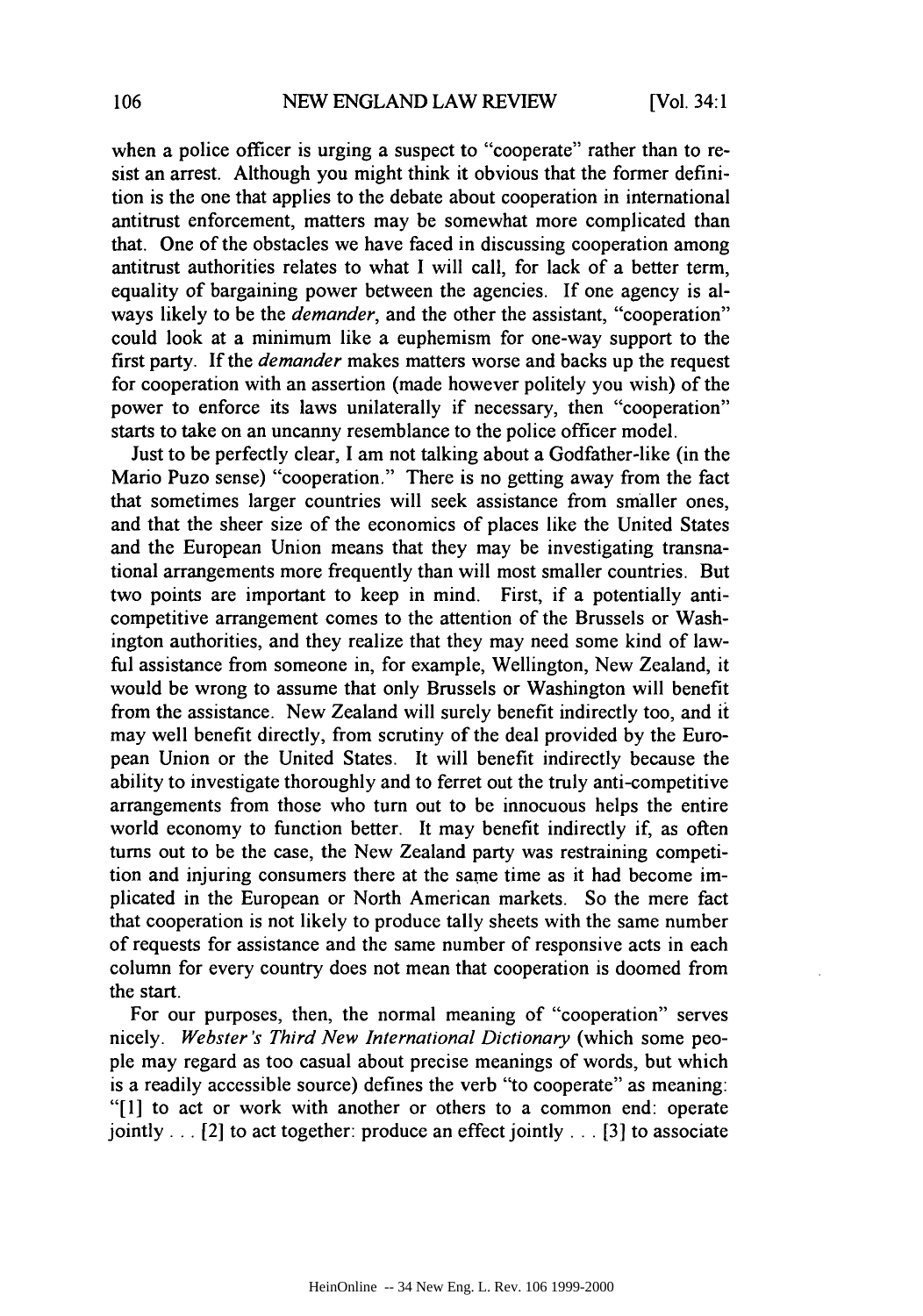with another or others for mutual, often economic benefit  $\ldots$ <sup>1</sup> Explicit in the first of these definitions, and implicit in the other two, is the idea of the "common end." That idea in turn indicates that cooperation in anything  $-$  antitrust enforcement included  $-$  can only take place if both parties are agreed on a common end or on the effect they wish to produce jointly.

The question whether there must be *some* kind of common end for cooperation to make sense is thus easily answered: of course there must. But the far trickier question, and the one that has serious implications for the global standards movement, is how broad or deep those common ends must be. In my view, this is a place where we can and should be modest. We *can* be modest because cooperation in antitrust enforcement matters occurs inevitably on a case-by-case basis. If both countries have some kind of competition law, and both can agree that a particular cartel, a particular merger, or a particular course of conduct should be addressed, those countries should be able to work out a cooperative arrangement consistent with both their domestic laws. Cooperation could also occur on a much higher level of generality, if the two countries wish to share experiences about legislative drafting, industry deregulation, or detection and enforcement techniques that have proven themselves over the years. Common ends in the broadest sense of the term are enough to support this type of cooperation. We should be modest because of the great risks that attend an act of imposing, nineteenth century colonial style, a body of competition law on countries that have not yet become convinced on their own that they want such a law, or that believe their own needs require a homegrown version of the law, not something dictated from Geneva, Brussels, Washington, or Tokyo. The last thing those of us who believe sincerely in the value of competition laws would want is a law that recipient countries grudgingly accept as the price of admittance into someone else's club. Let them come on their own to the decision that they want such a law. Those who have done so have drafted impressive laws, with the willing assistance of more experienced countries. Only in this way will the competition law have any hope of being taken seriously, both within the government and within the business communities who must learn to live with it.

#### II. TRANSACTION COSTS

Ah, but you might say, it is hard as a practical matter to make cooperation work. Wouldn't it be far smoother if we could lay a common groundwork, at least in principle, so that everyone involved in the coop-

<sup>1.</sup> WEBSTER'S THIRD **NEW** INTERNATIONAL DICTIONARY **501** (1986).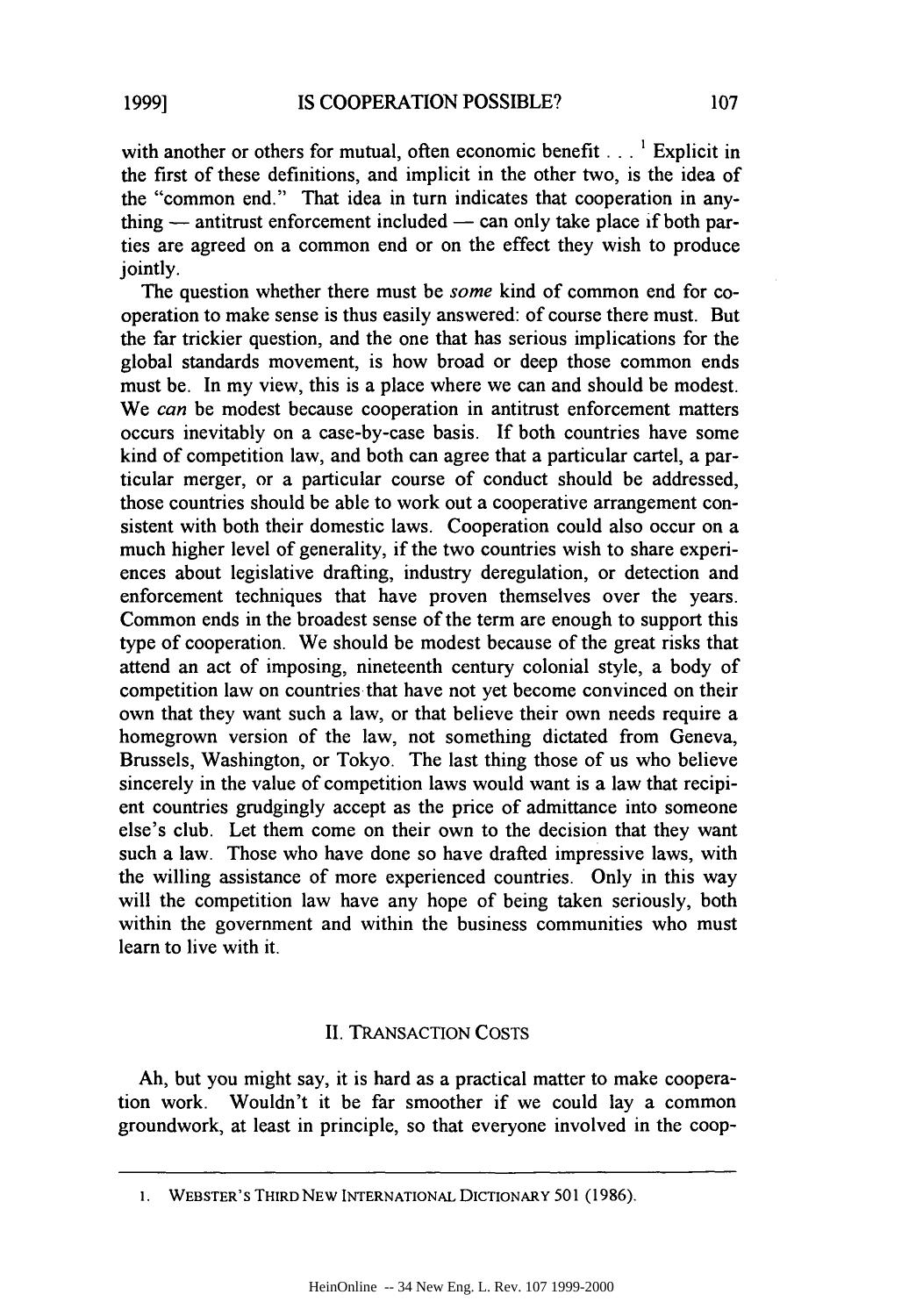eration efforts had the comfort of knowing we are all on the same team? I agree with both of those points: cooperation is hard work; substantial barriers, both legal and psychological diminish its effectiveness; and things would be easier if we all had the same law. The important questions to me, however, are: what are those transaction costs, what can we do to reduce them, and which approach over the long run will lead to the most durable consensus on effective enforcement of antitrust laws?

Here is a list of  $-$  undoubtedly incomplete  $-$  of some of the barriers that stand in the way of effective cooperation: (1) substantive laws that diverge too radically (for example, one nation's law focuses on the economic efficiency model of consumer welfare, while the other nation's law is concerned exclusively with regulating the behavior of very large firms); (2) disputes about the proper extent of so-called extraterritorial jurisdiction; (3) widely differing assessments about the seriousness of the conduct at issue (for example, one nation makes it a felony and imposes multimillion dollar fines on offending corporations, while another nation does not criminalize any competition law offenses at all, and has capped possible civil penalties at \$5,000 U.S. dollars per infraction); (4) language barriers; (5) different investigative tools available; (6) differing roles for public enforcement agencies, especially if one country recognizes private rights of action and the other does not; (7) different timetables for action **-** an issue especially in merger cases; and (8) different possible remedies. Add to these the general problem (which we know well from cartel theory) of simply coordinating everyone to march in the same direction at the same time, left foot first, and it is easy to see that the prospect of "cooperating" with another agency might seem like the most surefire way to slow down a case you could imagine.

That would be true if agencies needed to coordinate the majority of their cases with counterparts elsewhere, but the truth of the matter today is that well less than a third  $-$  maybe even less than a quarter  $-$  of the cases a national authority handles raise even a hint of a need for international cooperation. Many of that group do not require cooperation at all stages of the proceeding. In mergers, for example, national authorities with merger control responsibilities have all the power they need to require parties to submit relevant information as part of a merger review process. It is later down the line, as remedies are devised and efforts made to avoid imposing inconsistent obligations on the parties that cooperation is helpful. Even the possibility of cooperation or its milder cousin "positive comity" has the effect of toning down disputes over jurisdictional matters. Thus, while I would not expect one country to assist another in pursuing a case that the first country regarded as an impermissible effort at extraterritorial regulation, the existence of the cooperation option might transform that jurisdictional dispute into a more fruitful conversation about the possibility that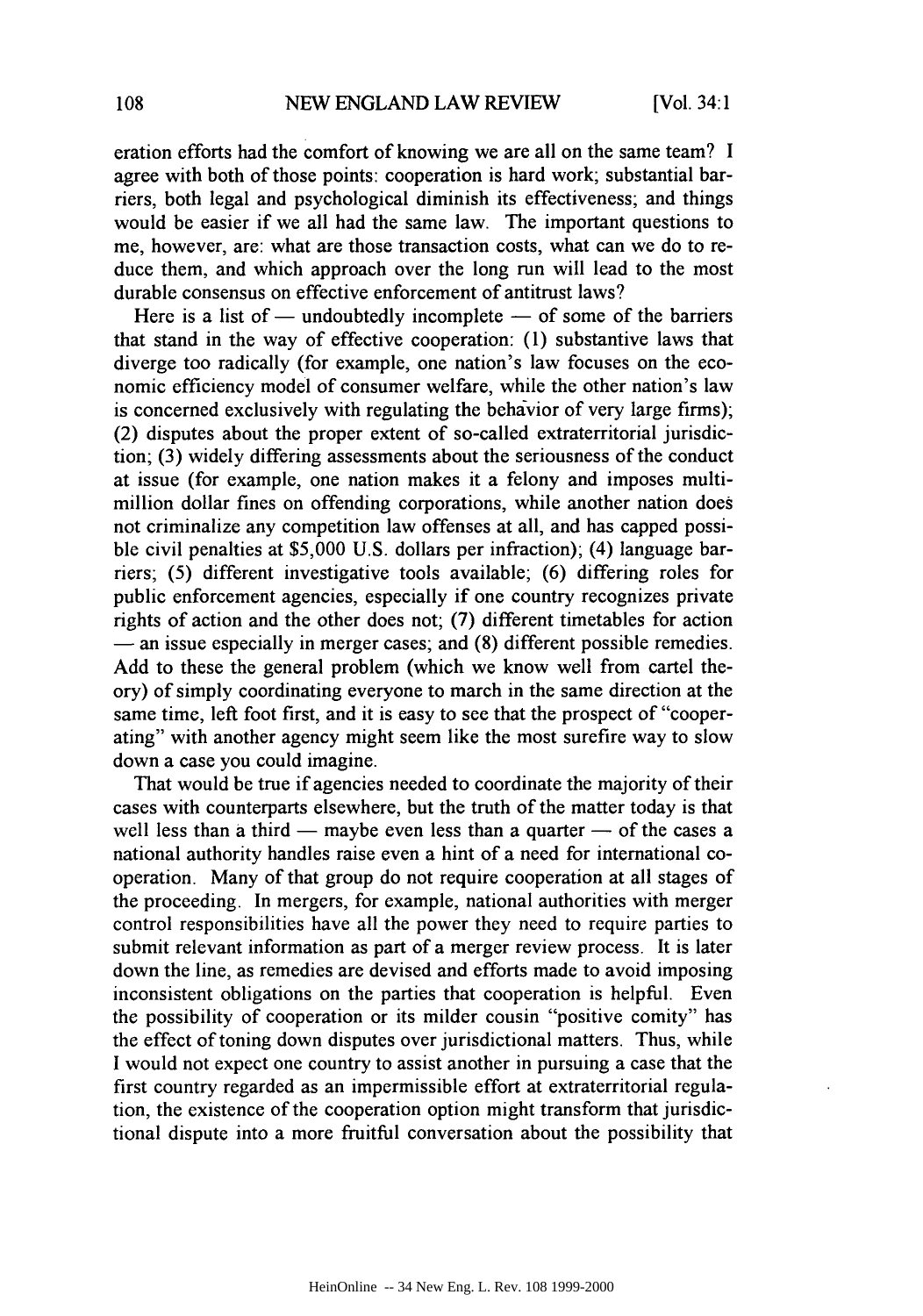**1999]**

the second country might address the problem itself. Indeed, more generally, the best way to tone down sometimes excited rhetoric, to improve understanding of the variety of the approaches to competition law that exist, and to foster a natural evolution of compatible (if not identical laws) laws, is to create as many avenues for cooperative efforts as we can, and to clear away the obstacles that stand in the way.

### III. IF WE ALL AGREE ALREADY, WHY CAN'T WE WORK TOGETHER?

It has been striking to me for a long time to compare the essential similarities among the competition laws of the member countries of the Organization for Economic Co-operation and Development (OCED) with the rudimentary nature of the cooperative enforcement that takes place among those countries. (I put to one side the special case of the member states of the European Union, which are subject to supranational law for transactions that affect trade between member states or that have a "community dimension." My remarks do apply, however, to the way cooperation does and (mostly) does not occur for matters that are still regulated at the national level in those countries).

In my experience, the single most important reason why more and better cooperation does not yet occur between national authorities can be summed up in a word: confidentiality. Every country has laws that protect confidential information, and every country forbids its competition authorities from sharing protected information with *anyone* else, including another competition authority, unless special statutory authorization for that kind of sharing exists. Usually, it does not. As most of you know, in the United States, Congress passes enabling legislation for antitrust cooperation agreements in 1994, but similar legislation has yet to be passed in most other countries with antitrust laws. Also, it is painfully obvious by now that other countries have not been pushing one another aside in order to be the first to have an antitrust cooperation agreement that comes into effect. There is an agreement on the table between the United States and Australia, but it has not yet entered into force.<sup>2</sup>

We are all familiar with the expression that actions speak louder than words. What should we assume, when countries with laws that are already as similar as those of the United States and Australia, or the United States and the European Union (or Germany, or France) approach the

The agreement with Australia entered into force shortly after this speech was given, on April 27, 1999. *See* Department of Justice, Agreement Between *The Government of* the *United States of America and the Government of Australia on Mutual Antitrust Enforcement Assistance* (visited Dec. 9, 1999) <http://www.usdoj.gov/ atr/public/ intemational/docs/usaus7.htm>.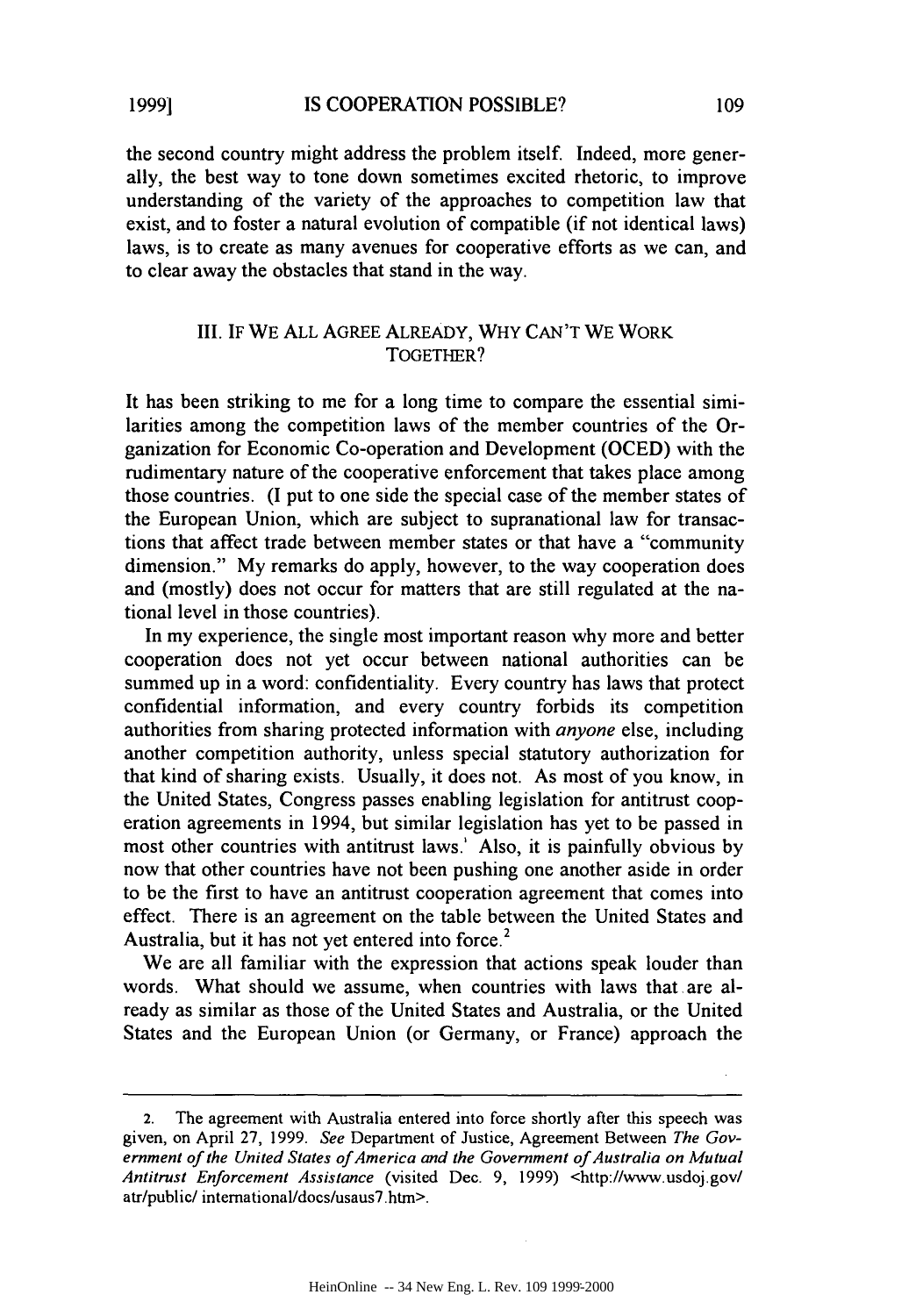signing of a cooperation agreement so cautiously? Does it mean that cooperation is impossible with those countries? Does it mean that harmonization of substantive laws will have essentially no effect, because it means little without effective coordination of enforcement proceedings? I think it does mean the latter, but I have tried not to be too pessimistic about the former. Some people mention a fear of the U.S. treble damage proceedings, but that does not explain why Germany and Canada do not have a formal, binding, cooperation agreement. Those who think information cooperation is risky do not appreciate the restrictions on the uses to which information collected by the government for public enforcement proceedings can be put outside the litigation. The government does not turn over documents, depositions, or work product to any and every private plaintiff that walks along. Indeed, I think it would be impossible for any such information to fall into the hands of a private plaintiff without the permission of the court, granted after a full hearing at which the party who originally produced the information would be heard. No one needs to worry about information gathered by a foreign party for use by the government secretly falling into the hands of a predatory private plaintiff, this is just not the way the system works.

The fact that people remain so cautious about real cooperation should stand as a warning signal about the value of pursuing global standards. Most advocates of such standards agree that the OCED countries (plus some others) already meet whatever standards would be imaginable. But the ability to enforce competition law at the same level at which business transactions take place will only be assured when effective cooperation mechanisms are in place. The fact that such mechanisms are not yet in place says two things: first, nations still value sovereign prerogatives above any added benefits for competition law enforcement, and second companies are content to live in a world in which enforcement agencies must operate with one hand tied behind their back.

#### IV. BETTER FRAMEWORK FOR COOPERATION

What can we do to improve the framework for cooperation, so that we will have the benefits of national laws without the added bureaucracy of a supranational competition regime (or, if we have such a regime, so that the lower level can operate as efficiently as possible, with as little need for appellate review as is feasible)? Once again, there are a number of steps, and countries have already begun moving in this direction.

First, the network of so-called soft bilateral cooperation agreements can be expanded. Like the agreements that exist between the European Union and the United States, and now the European Union and Canada, as well as among a number of other countries, these agreements amount to a public statement that the signatories are committed to enforcing laws that ad-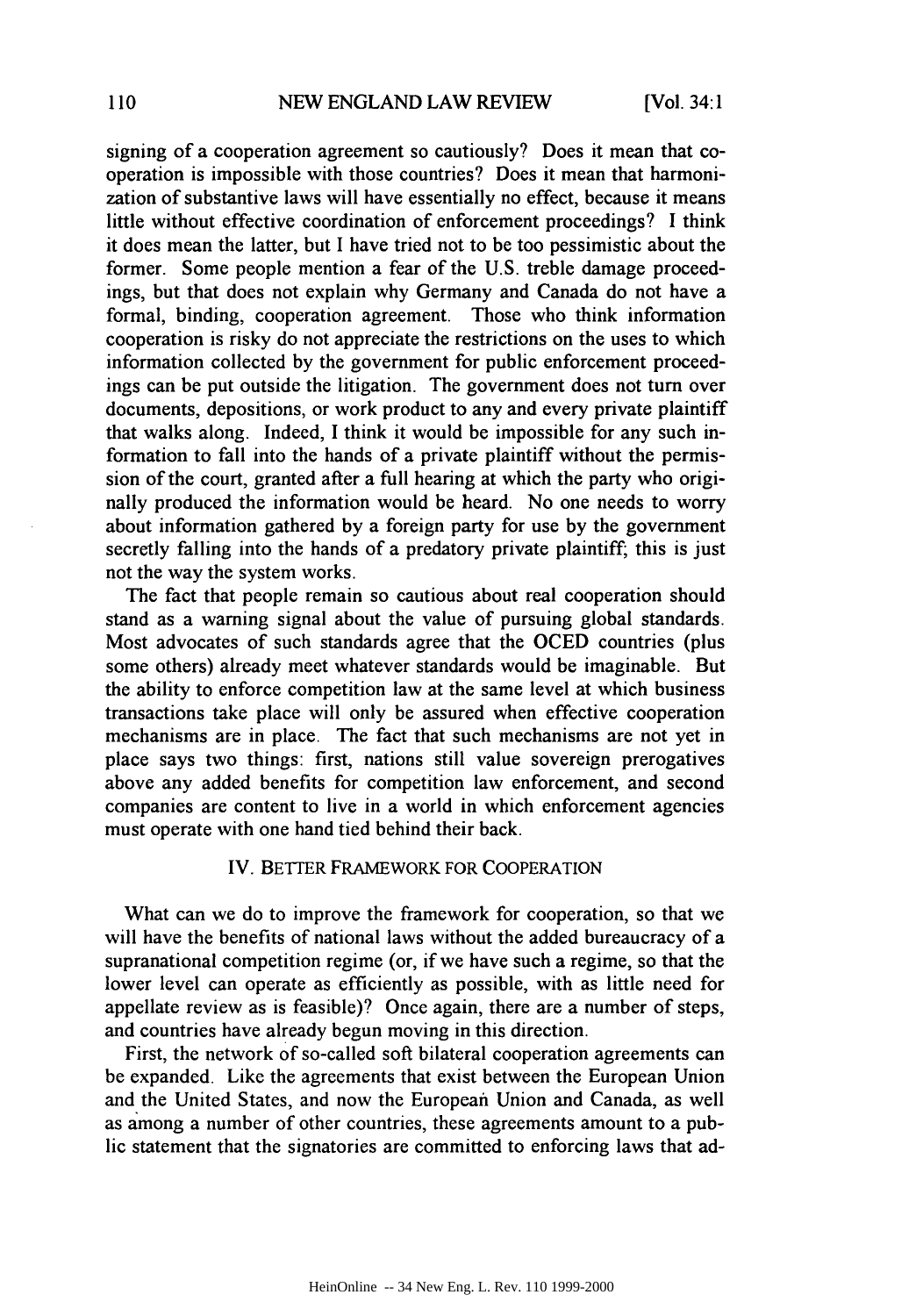dress anti-competitive practices. The current generation of agreements embraces the principle of positive comity, and they contain a public statement that the competent agencies will share information with one another within the constraints imposed by domestic law. That is a tremendous constraint indeed, and it means that very little information sharing can occur. Still, one agency can alert another about the time when it plans to instituted formal proceedings, for example, because that information in no way reveals confidential business secrets that the parties may have been compelled to divulge. Experience with this limited form of cooperation can lay the groundwork for the true joint law enforcement efforts that are possible under certain treaties and other international agreements.

Another necessary step is for countries to pass legislation similar to  $$ but I would suggest not necessarily identical to  $-$  the International Antitrust Enforcement Assistance Act of 1994 (IAEAA).<sup>3</sup> Given the nature of confidentiality laws and regulations in every country, clear legal authorization must be in place to permit any form of joint law enforcement with authorities of another country. Antitrust is no exception. The IAEAA offers one way of accomplishing that, but it may have been too rigid in the requirements for enforcement cooperation agreements. Particularly when we compare the IAEAA to the counterpart legislation that authorizes the Securities and Exchange Commission (SEC) to cooperate with its sister agencies in other countries, the rigidity or compelled formality of the IAEAA looks troublesome. What may be needed is a way to authorize single-case agreements, or test protocols, so that countries can move more cautiously into the realm of joint competition law enforcement, instead of pushing each side to adopt the more sweeping framework that the IAEAA contemplates. The SEC has that flexibility, and it has used everything from case-by-case agreements to international accords that look like an IAEAA agreement. Single-case agreements would also provide a laboratory for a more elaborate treatment of the question of privileged information, which is certainly one of the most sensitive issues in this area. Especially, after the U.S. Supreme Court's decision in the *United States v.* Balsy's,<sup>4</sup> which held that the Fifth Amendment to the U.S. Constitution normally does not permit someone to refuse to testify just because she fears prosecution in a foreign country, a negotiated framework for accommodation of two countries' privileges seems to be the only promising solution.

Whatever framework for cooperation is in place, whether a general one or an *ad hoc* one should also distinguish information sharing from information use. This would be consistent with some of the law that has de-

<sup>3.</sup> 15 U.S.C. §§ 6201-12 (1994).

<sup>4.</sup> 524 U.S. 666 (1998).